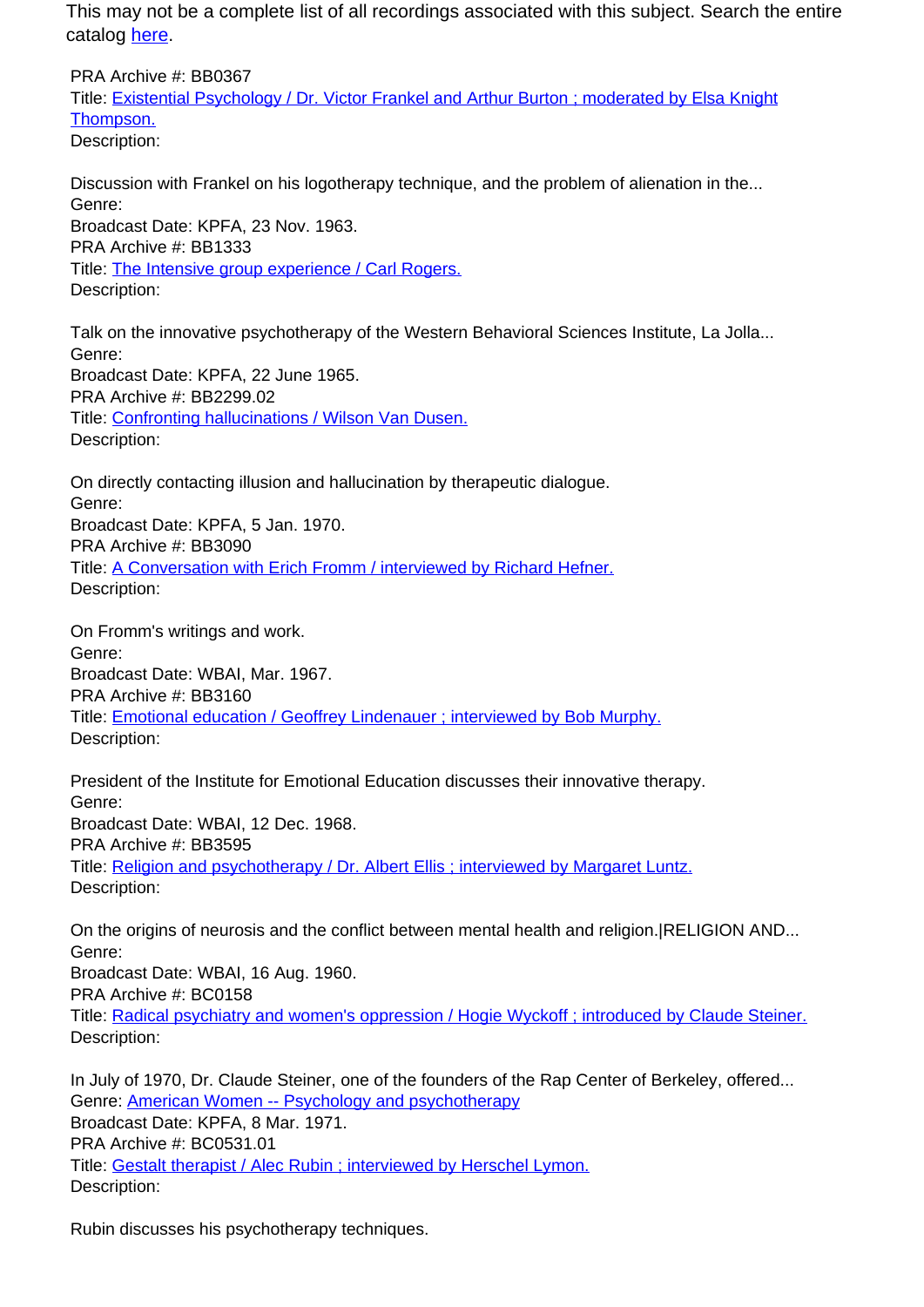Genre: Broadcast Date: KPFK, 9 Jan. 1972. PRA Archive #: BC0531.11 Title: About encounter / Jerry Diamond and Elizabeth Campbell ; interviewed by Herschel Lymon. Description:

Discussion of the increased use of encounter groups, and the development of thecenter movement... Genre: Broadcast Date: KPFK, 2 Jan. 1972. PRA Archive #: BC0729 Title: 1984 and brave new world were primarily therapeutic states / Dr. Peter Breggin ; interviewed by Bill Northwood and Betty Segal. Description:

Discussion of Breggin's opposition to the re-emergence of surgery as psychotherapeutic... Genre: Broadcast Date: KPFA, 7 Apr. 1972. PRA Archive #: BC1939 Title: Inside the female mind Description:

A panel discussion on female psychology, the problems inherent in traditional methods of... Genre: American Women -- Psychology and psychotherapy Broadcast Date: KPFK, May 13, 1974 PRA Archive #: KZ0514 Title: The Fisher-Hoffman process / Joanie Goldstein ; interviewed by Herschel Lymon. Description:

On a recent therapy for overcoming life troubles. Genre: Broadcast Date: KPFK, Sept. 5, 1977. PRA Archive #: KZ0515 Title: Human growth center / Charles Kelley ; interviewed by Herschel Lymon. Description:

On Reichian therapy. Genre: Broadcast Date: KPFK, Feb. 13, 1976. PRA Archive #: KZ0740 Title: Spiritual healing / Olga Worrell and Lynn Brailler ; interviewed by Judy Walker. Description:

Discussion between a spiritual healer and a psychotherapist who specializes in psychiatric... Genre: Broadcast Date: KPFK, Sept. 1979. PRA Archive #: KZ0974 Title: Focusing : a key to successful therapy / Eugene Gendlin ; interviewed by Anita Frankel. Description:

Psychologist discusses his book on how to recognize the psychological changes which occur during... Genre: Broadcast Date: KPFK, Oct. 22, 1980. PRA Archive #: KZ1194 Title: Sex and psychotherapy / Dr. Albert Ellis ; interviewed by Dr. Albert Freeman. Description: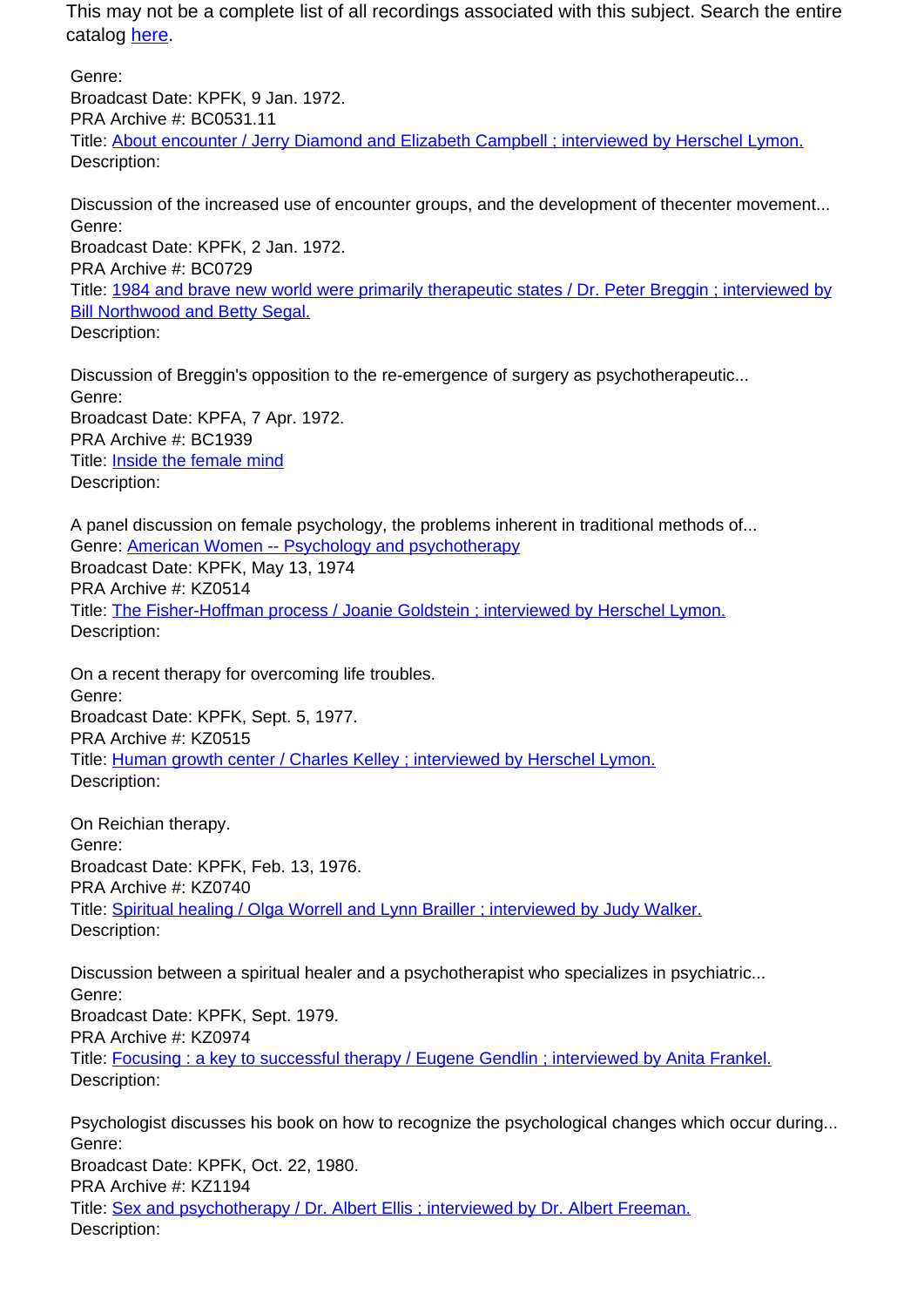On the self-directed psychotherapy technique which fostered controversy among psychologists;... Genre: Broadcast Date: KPFK, Aug. 16, 1959. PRA Archive #: SZ0139 Title: Sex, marriage, and psychotherapy / Albert Ellis ; interviewed by Mike Wallace. Description:

On his controversial view of human relations based on the guilt underlying sex in America. Genre: Broadcast Date: 1975. PRA Archive #: BB1286.01-.13 Title: From the new school / Rollo May. Description:

Series of speeches about new approaches in psychotherapy.

,

r.1. The Dilema of will and decision in our culture (57 min.) -- r.2-3. The Dilema of sex and... Genre: Broadcast Date: WBAI, 1965. PRA Archive #: BB1465 Title: Creating encounter groups / Dr. Carl Rogers. Description:

Talk on techniques for ensuring successful group therapy sessions. Genre: Broadcast Date: KPFA, 4 Oct. 1967. PRA Archive #: BB1852 Title: Psychodrama and psychometrics / Dr. Jacob Moreno. Description:

Talk on the methods and results of Moreno's new form of psychotherapy. Genre: Broadcast Date: KPFA, May 1967. PRA Archive #: BB2272 Title: Existential vacuum : a challenge to psychiatry / Victor Frankl. Description:

Talk by the founder of logotherapy on the problem of alienation for the development of a useful... Genre: Broadcast Date: KPFA, 10 Jan. 1970. PRA Archive #: BB3242 Title: Group therapy / Dave Osspian. Description:

Speech on group therapy. Genre: Broadcast Date: WBAI, 17 July 1963. PRA Archive #: BB3791.01-.04 Title: Creativity and the daimonic / Rollo May. Description:

Lectures on the psychological aspects of art.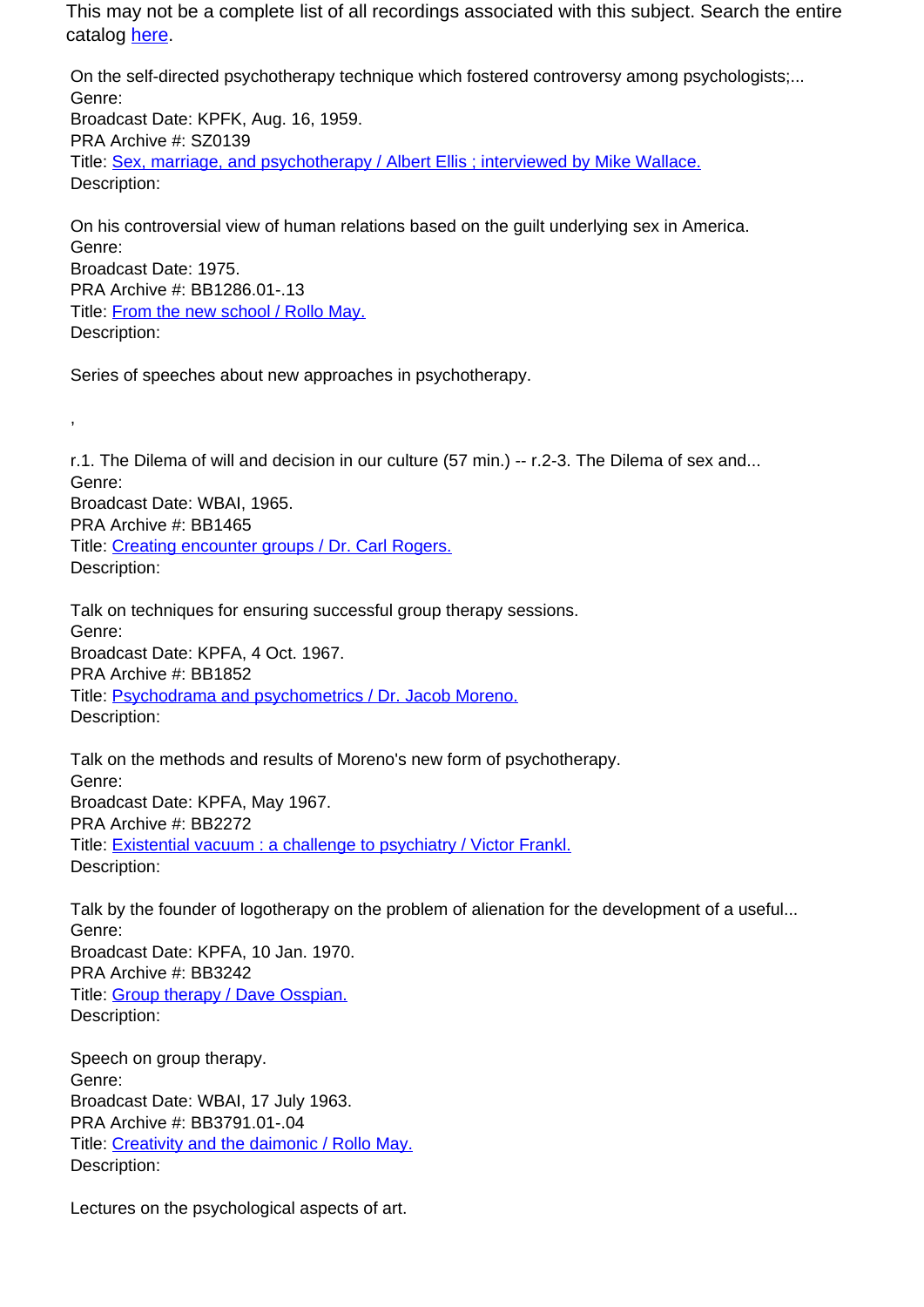pt.1. Art and psychotherapy (1 reel : 64 min) -- pt.2. The Relation between the daimonic and the... Genre: Broadcast Date: WBAI 17 Mar.-7 Apr. 1968. PRA Archive #: BB3803.01-.13 Title: From the new school / Rollo May. Description:

On the need for a new perspective of self and the individual's role in society.

,

,

pt.1. The Dilemma of will and decision in our culture (58 min.) -- pt.2. The Dilemma of sex and... Genre: Broadcast Date: WBAI, 17-24 Mar. 1965. PRA Archive #: BB4263 Title: Groups / moderated by Robert Kuttner Description:

Dr. Bruce Maliver, Dr. Martin Shepard, and Terry Becker discuss different approaches to group... Genre: American Women -- Psychology and psychotherapy Broadcast Date: WBAI, March 29, 1971 PRA Archive #: BB4574 Title: Freud and psychoanalysis : a symposium / moderated by Raymond Ulmer. Description:

Four clinical psychologists discuss Freud and his theories. Genre: Broadcast Date: KPFK, 8 Dec. 1967. PRA Archive #: BC0531.14 Title: A Tribute to Fritz Perls / Dr. James Simkin ; interviewed by Herschel Lymon. Description:

Simkin discusses Peris' contribution to Gestalt therapy. Genre: Broadcast Date: KPFK, 13 May 1972. PRA Archive #: BC1465 Title: M. P. D. U. / produced by Denny Smithson. Description:

Documentary report on the California Department of Correction's experimental program to use... Genre: Broadcast Date: KPFA, 4 Jan. 1972. PRA Archive #: KZ0416.01 Title: Functional integration / Moshe Feldenkrais. Description:

Educational therapist talks about smoking, jogging, psychotherapy, aggression, trying, pain,... Genre: Broadcast Date: KPFK, June 10, 1978. PRA Archive #: AZ1675.05 Title: Lesbian Express: Therapy (Part 2 only) Description: